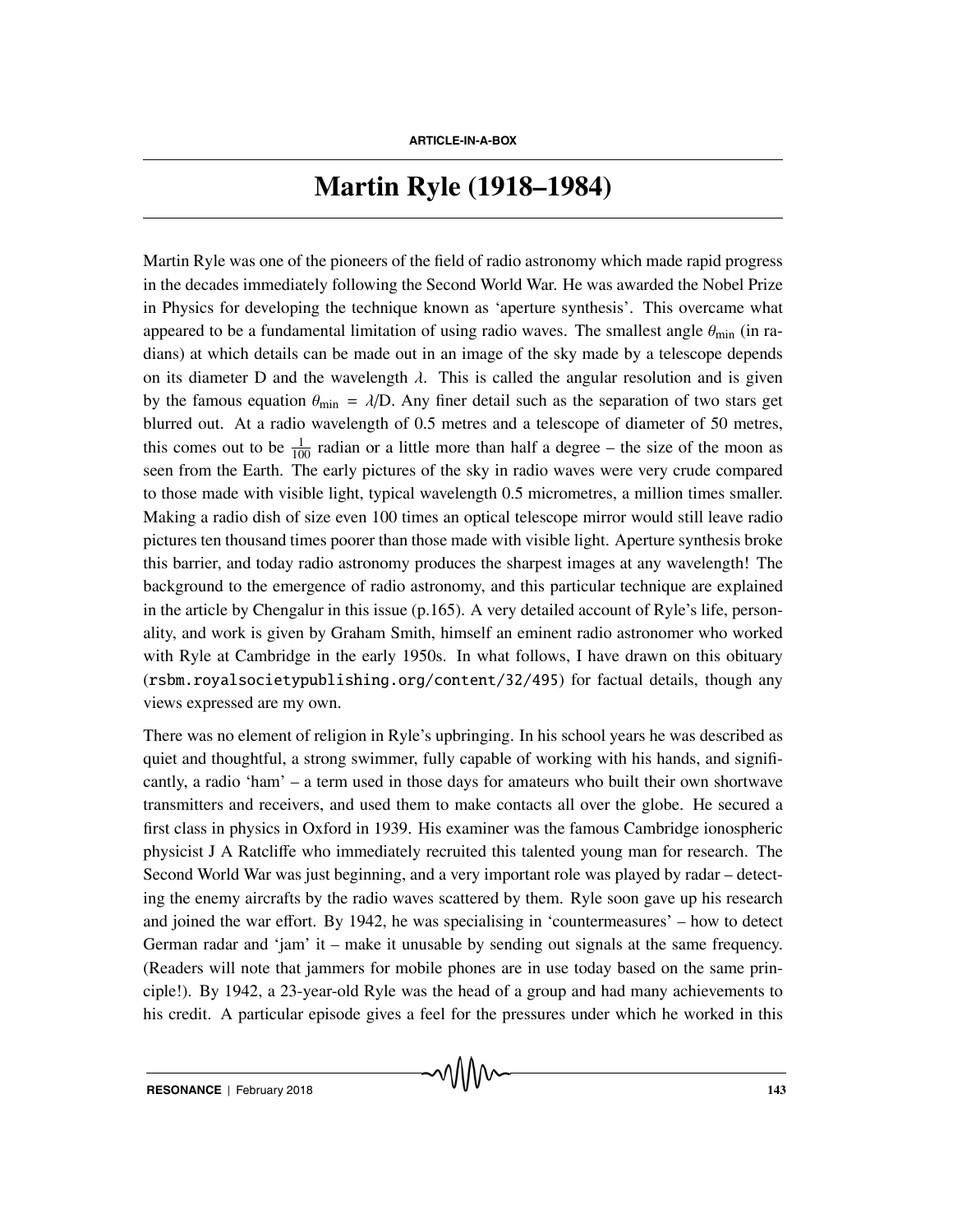period. In 1944, it was vital that a particular German radar station, operating at centimetre wavelengths be 'jammed'. The proposal for a new device was made on Thursday, approved, some parts were made by Saturday, and the whole set up was flown by Tuesday! Another achievement was jamming and hence disabling the navigation system of the German V2 rockets which were targeting Britain. A very characteristic incident was his response in a meeting, to a proposal from the seniormost scientific adviser to the British government, in his presence. When asked for his opinion, Ryle burst out with "Utter bloody rubbish". Can we imagine this happening in any defence science establishment today?

After the war, Ryle returned to Cambridge and started with studies of radio waves from the Sun. He seems to have soon concluded that the future lay in improving observing techniques by the technique of interferometry, pioneered by Michelson at optical wavelengths (see *Resonance*, Vol.22, No.7, p.645, 2017 for the basic principle). This allowed him and his colleagues to make catalogues of first the brightest, and later many more sources of radio waves in the sky. Another group in Sydney, Australia was pursuing a similar goal and pointed out serious errors in the second such catalogue, called '2C'. Ryle's response was to create  $3C$  – the third Cambridge catalogue – which has stood the test of time and is a landmark in the study of these objects. Initially, the nature of these sources of radio waves was unknown. But by the 1960s, it was clear that these resided in very distant galaxies (see the article by Saikia on Astrophysical Jets in this issue, p.147). Ryle did not take kindly to criticism and fought fiercely for his own views – whether it be with the Sydney group, or with the theoretical astronomer Fred Hoyle, also at Cambridge. Hoyle interpreted data on radio sources in terms of his own 'steady state cosmology', and in fact coined the term 'big bang cosmology' for the rival version earlier proposed by George Gamow in which the universe evolves from a hot initial state. Of course, it is the latter model which is now universally accepted. Gamow, with characteristic humour, summed up the controversy in his popular book *Mr. Tompkins in Paperback* in verse which his wife Barbara wrote, worth quoting in full.

"Your years of toil," / Said Ryle to Hoyle, / "Are wasted years, believe me. The steady state / Is out of date. / Unless my eyes deceive me,

My telescope / Has dashed your hope; / Your tenets are refuted. Let me be terse: / Our universe / Grows daily more diluted!"

Said Hoyle, "You quote / Lemaître, I note, / And Gamow. Well, forget them! That errant gang / And their Big Bang— / Why aid them and abet them?

√∖∖∖∧∽

You see, my friend, / It has no end / And there was no beginning,

As Bondi, Gold, / And I will hold / Until our hair is thinning!"

"Not so!" cried Ryle / With rising bile / And straining at the tether;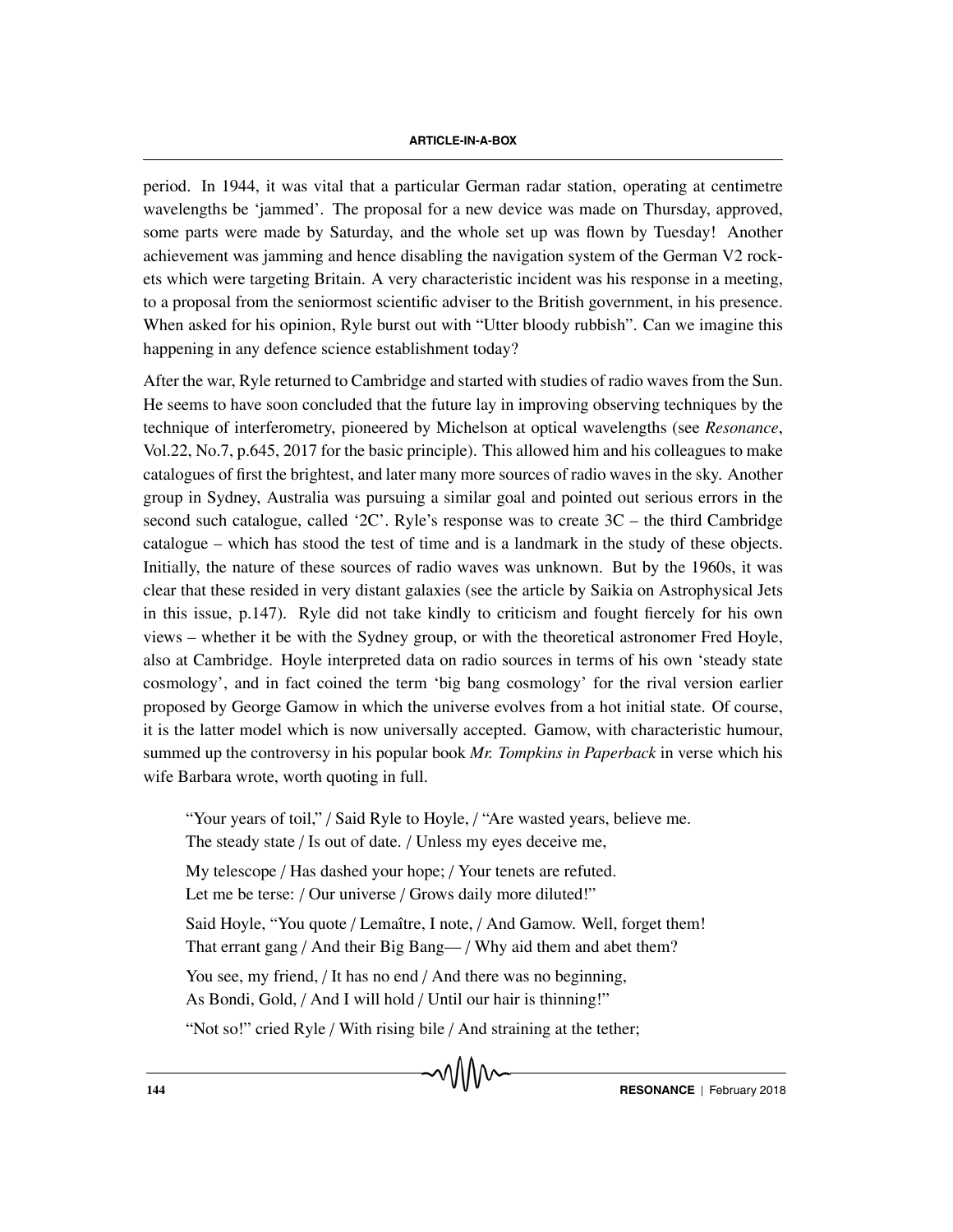"Far galaxies / Are, as one sees, / More tightly packed together!"

"You make me boil!" / Exploded Hoyle, / His statement rearranging;

"New matter's born / Each night and morn. / The picture is unchanging!"

"Come off it, Hoyle! / I aim to foil / You yet" (The fun commences)

"And in a while" / Continued Ryle, / "I'll bring you to your senses!"

What added spice to the controversy was that both the parties were only a few hundred metres apart in Cambridge.

While all this was going on, Ryle moved step by step to his crowning achievement. His style was characterised as personal and intuitive – one of his colleagues said he was unsure whether Ryle had ever read a textbook. It was also completely hands-on. The following extract from Smith's memoir brings out this utterly unique trait.

"An astonishing aspect of these developments is that Ryle concerned himself with every detail of the construction of the aerial systems, [aerial is an old-fashioned term for what we now call a radio antenna or dish] receivers, control systems and digital recorders of the succession of interferometers and aperture synthesis telescopes. Scheuer (a student in Cambridge in those years) concludes his account of the development of aperture synthesis as follows: 'It is the story of one remarkable man, who not only provided the inspiration and the driving force but actually designed most of the bits and pieces, charmed or savaged official persons according to their deserts, wielded shovels, and sledgehammers, mended breakdowns, and kept the rest of us on our toes.'" This is all the more remarkable, given that he had his share of health problems by this time – he died at 66.

One strong principle Ryle followed was never to keep releasing details of progress piecemeal, the way most scientists do now. He would wait till there was a major result to be unveiled, and his group had little choice in the matter. This gained him a well-deserved reputation for being secretive, but there was a strong justification in his mind. Even in his wartime days, he had seen how the United States, by pouring in money and manpower, could achieve rapid results by exploring many options, while his own group had to rely on their own ideas and judgment to find the best way. He did not want his group in Cambridge to be overtaken simply because their ideas were divulged prematurely to people who had more resources. This policy earned him severe criticism when the Cambridge group published studies on three newly discovered radio pulsars but did not reveal their locations in the sky.

None of this can take away the importance of aperture synthesis which has formed the basis for almost all the discoveries in radio astronomy since his time. The Cavendish laboratory at Cambridge is renowned for its discoveries in nuclear physics led by Rutherford (*Resonance*,Vol.16,

√∖∖∧∼